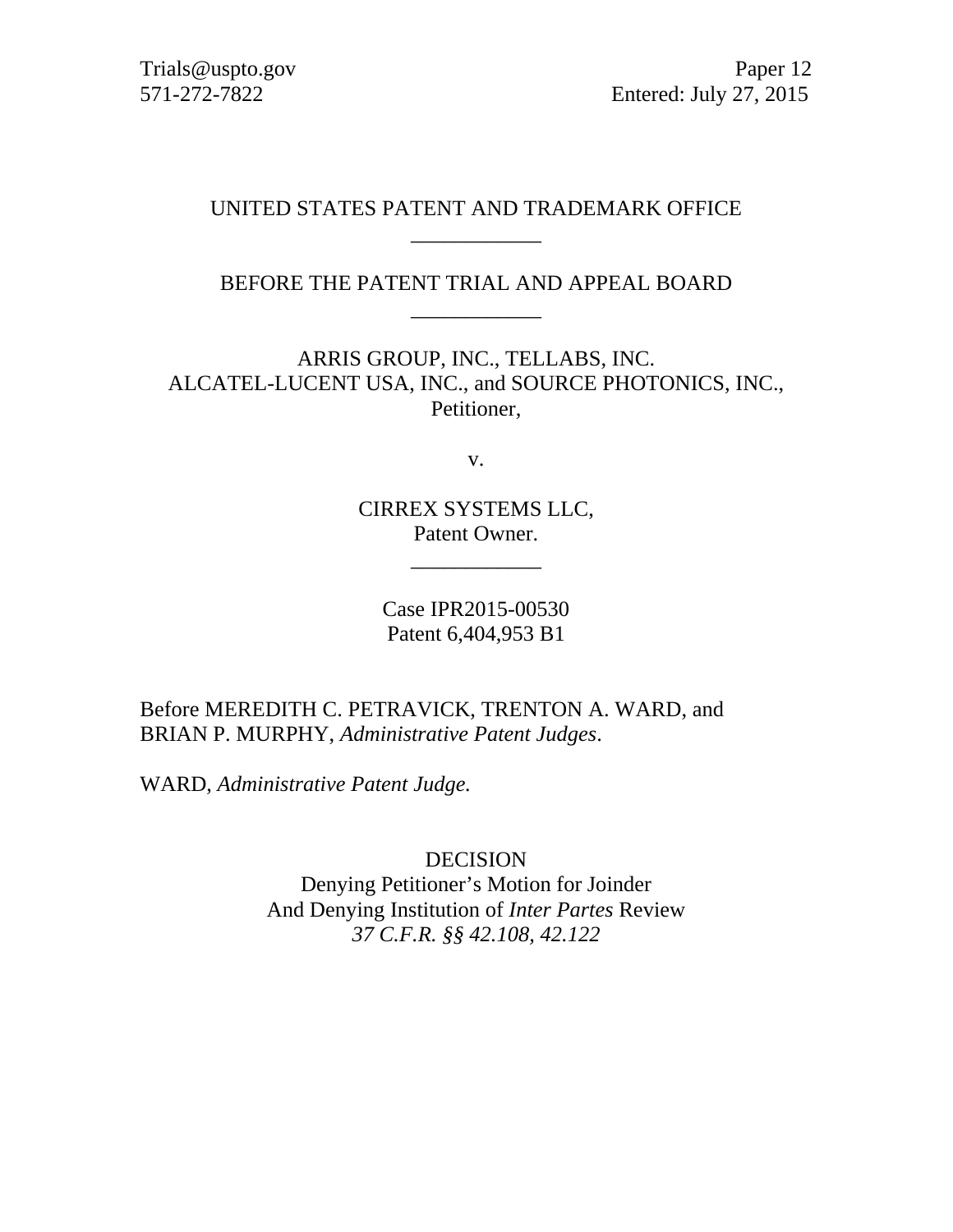#### I. INTRODUCTION

Arris Group, Inc., Tellabs, Inc., Alcatel-Lucent USA, Inc., and Source Photonics, Inc. (collectively, "Petitioner") filed a Petition (Paper 1, "Pet.") to institute an *inter partes* review of claims 1, 23, 24, 26, 31, 47, and 51 of U.S. Patent No. 6,404,953 B1 (Ex. 1001, "the '953 patent"). On the same day, Petitioner also filed a Motion for Joinder, requesting joinder of this proceeding with a related and instituted proceeding, *Arris Group, Inc. v. Cirrex Sys. LLC*, Case IPR2014-00815 ("'815 IPR"). Paper 3 ("Joinder Motion"). Petitioner filed its Joinder Motion within one month after institution of a trial in the '815 IPR, as required by 37 C.F.R 122(b). Patent Owner Cirrex Sys., Inc. filed a Preliminary Response to the Petition. Paper 11 ("Prelim. Resp."). Patent Owner also filed an Opposition to Petitioner's Motion for Joinder (Paper 8, "Opp. To Joinder"), and Petitioner filed a Reply to Patent Owner's Opposition to Motion for Joinder (Paper 10, "Reply").

We have jurisdiction under 35 U.S.C. § 314, which provides that an *inter partes* review may be authorized only if "the information presented in the petition  $\dots$  and any [preliminary] response  $\dots$  shows that there is a reasonable likelihood that the petitioner would prevail with respect to at least one of the claims challenged in the petition." 35 U.S.C. § 314(a).

For the reasons below, we determine that Petitioner has not shown that joinder is warranted in this instance. We also deny the Petition and do not institute *inter partes* review as to the claims 1, 23, 24, 26, 31, 47, and 51 of the '953 patent.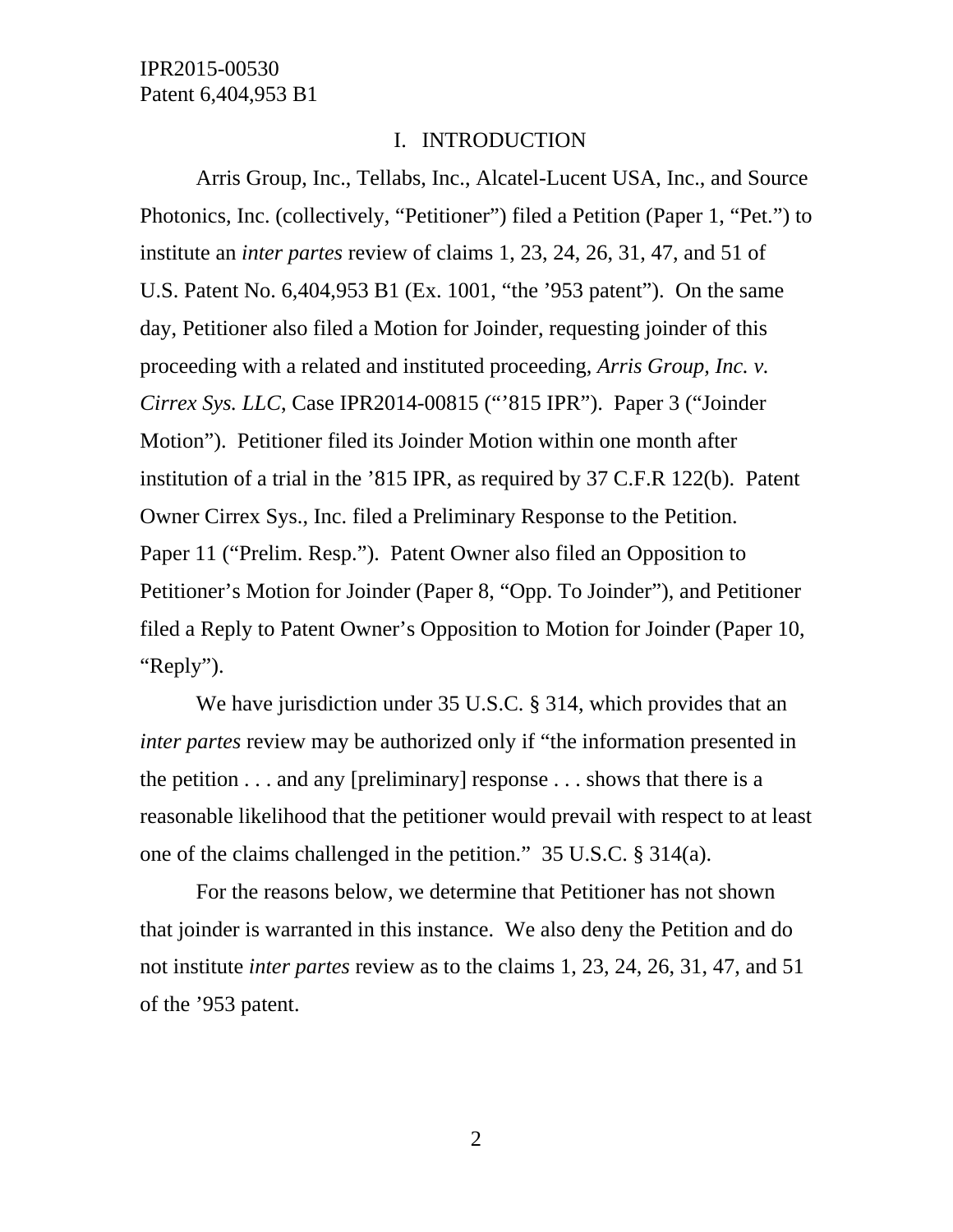## *A. Related Proceedings*

The '953 patent is involved in a district court proceeding in the U.S. District Court of Delaware captioned *Cirrex System LLC v. Verizon Communications Inc.*, Case No. 13-cv-921-GMS (D. Del.). Pet. 6; Paper 4, 3. Additionally, on May 23, 2014, Petitioner filed a Petition ("First Petition") to institute an *inter partes* review of claim 30 of the '953 patent in the '815 IPR. *Arris Group, Inc. v. Cirrex Sys. LLC*, Case IPR2014-00815 (PTAB May 23, 2014) (Paper 1). On December 3, 2014, we instituted an *inter partes* review in the '815 IPR of claim 30 of the '953 patent. *Arris Group, Inc. v. Cirrex Sys. LLC*, Case IPR2014-00815, slip op. 17 (PTAB December 3, 2014) (Paper 8). Subsequently, Petitioner filed its Petition in the instant proceeding on January 5, 2015, challenging additional claims in the same patent, namely, claims 1, 23, 24, 26, 31, 47, and 51 of the '953 patent. Pet. 17–19.

## *B. The '953 Patent*

The '953 patent is titled "Optical Assembly With High Performance Filter" and generally relates to an apparatus for optical noise reduction in optical assemblies by controlling or limiting undesirable photon entrance, reflection, departure, or appearance in or from the assembly. Ex. 1001, 2:36–39. The '953 patent describes how in a preferred embodiment high performance filters can be combined with masking to eliminate significant sources of unwanted light penetration in an optical assembly. *Id*. at 3:65–67.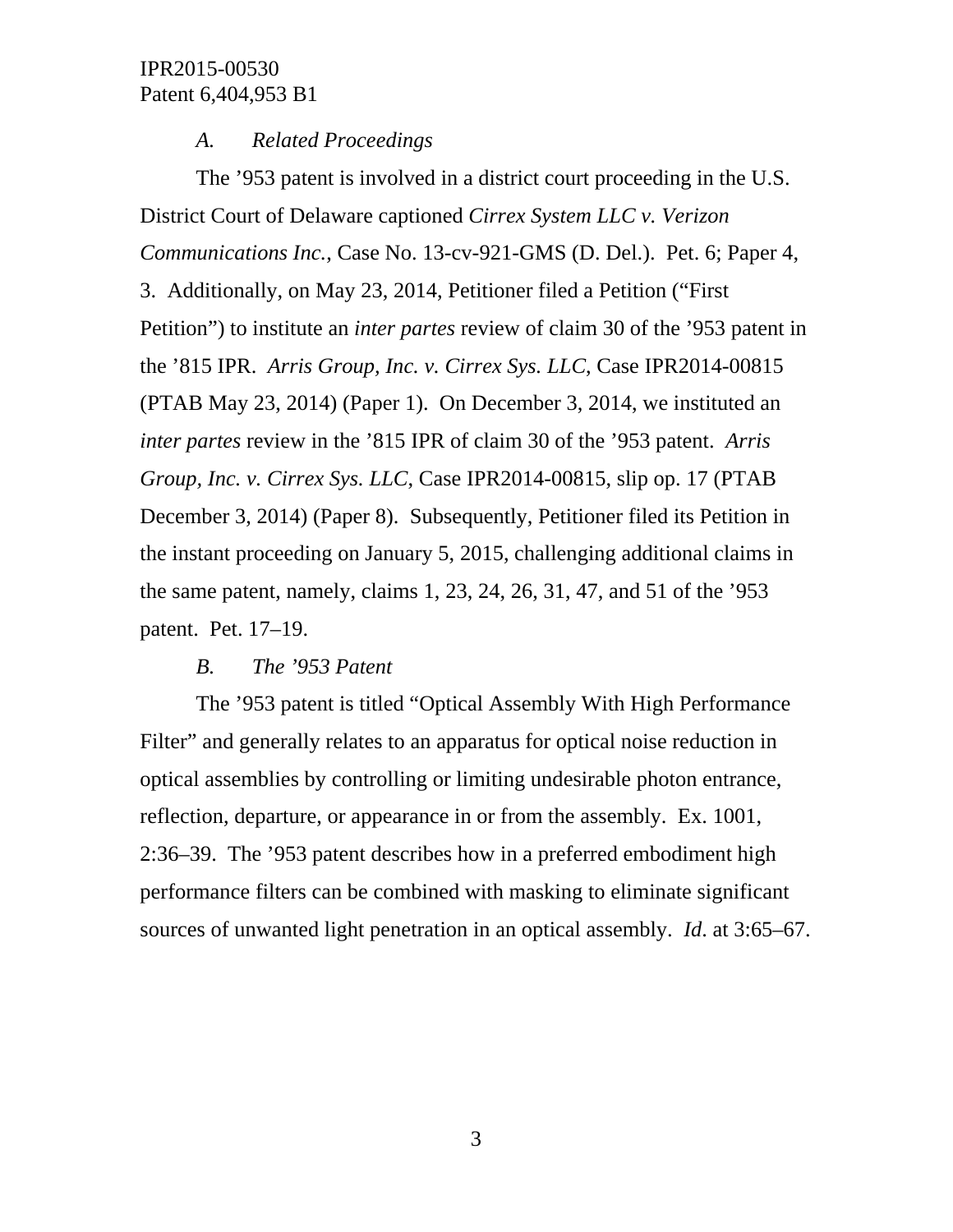

Figure 2 of the '953 patent is reproduced below.

As shown above in Figure 2 of the '953 patent, the end of an elongated waveguide is shown in optical fiber 11 having mask 12 and filter 13. *Id.* at 3:44–47. The '953 patent describes that mask 12 covers filter edge surface 22a, the area of junction between filter 13 and end face 22b of fiber 11, the area of junction between the filter edge surface and filter face 22c, and the peripheral portion of filter face surface 13 distal to fiber 22d. *Id.* at 6:63–7:3. The '953 patent describes that filter 13 can be a thin-film filter with high performance characteristics "having a large number of alternating high/low refractive indices, stacked layers deposited on a substrate." *Id.* at 4:14–17.

Claim 1, reproduced below, is illustrative of the claimed subject matter:

1. An optical assembly comprising

a waveguide member having at least two ends,

a filter in optical communication with said waveguide member, said filter having a face surface facing toward one end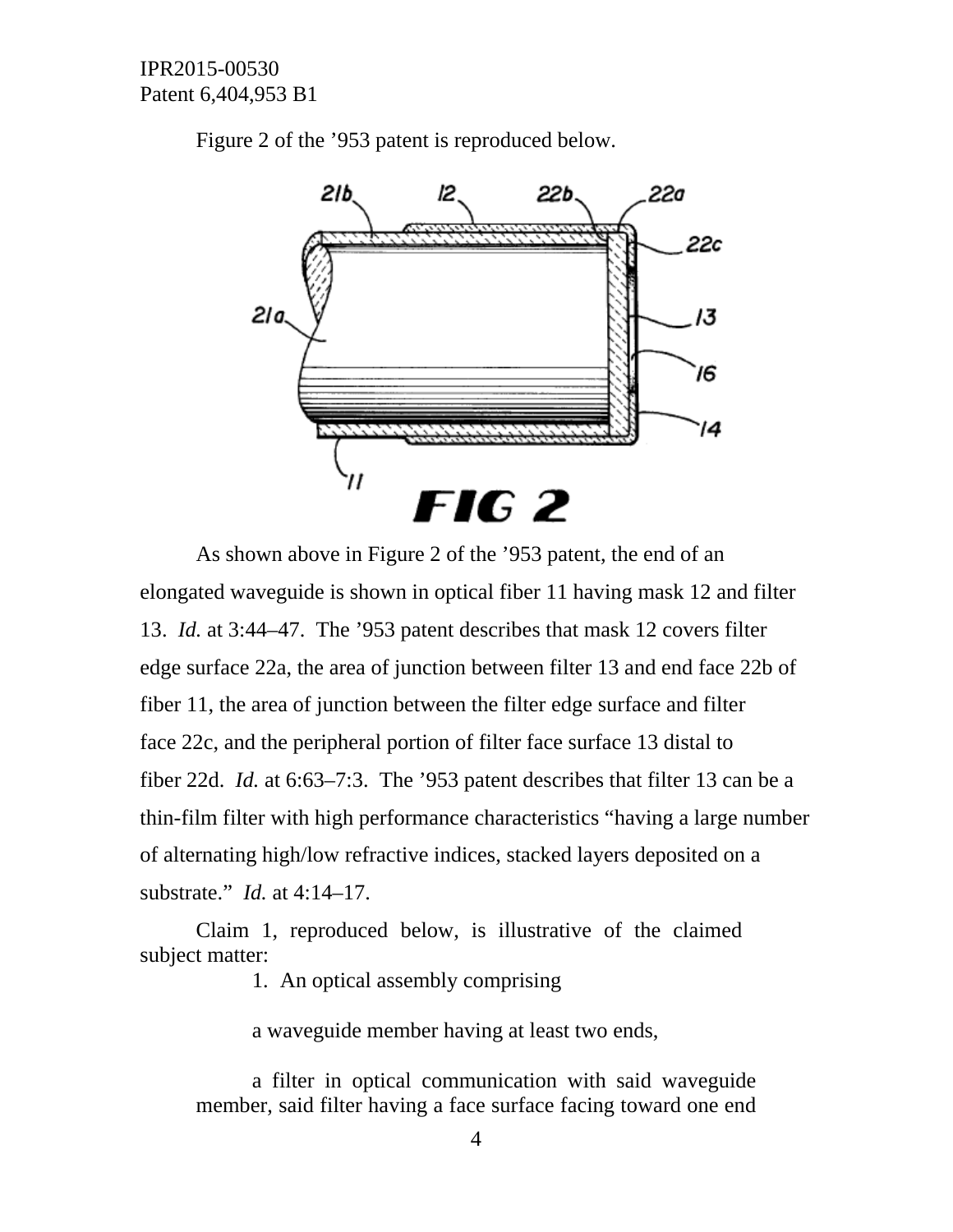of said waveguide member, a second face surface facing away from one end of said waveguide member, and at least one peripheral edge surface, and

a mask adhering to at least one of said filter surfaces, said mask substantially opaque in at least one selected spectral region and impacting the extent to which photons in said selected spectral region can pass through said filter.

## II. DECISION ON THE MOTION FOR JOINDER

### *A. Background*

The statutory provision governing joinder of *inter partes* review proceedings is 35 U.S.C. § 315(c), which reads as follows:

(c) JOINDER.—If the Director institutes an inter partes review, the Director, in his or her discretion, may join as a party to that inter partes review any person who properly files a petition under section 311 that the Director, after receiving a preliminary response under section 313 or the expiration of the time for filing such a response, determines warrants the institution of an inter partes review under section 314.

Section 315(b) of the statute generally bars institution of *inter partes* review when the petition is filed more than one year after the petitioner (or petitioner's real party in interest or privy) is served with a complaint alleging infringement of the patent. 35 U.S.C. § 315(b); 37 C.F.R. § 42.101(b). That one-year time bar, however, does not apply to a request for joinder. 35 U.S.C. § 315(b) (final sentence); 37 C.F.R. § 42.122(b). This is an important consideration here because Petitioner was served with a complaint asserting infringement of the '953 patent more than one year before filing the Petition in this proceeding. *See* Joinder Motion 2, 10. The '953 patent is involved in a district court proceeding in the U.S. District Court of the District of Delaware captioned *Cirrex System LLC v. Verizon*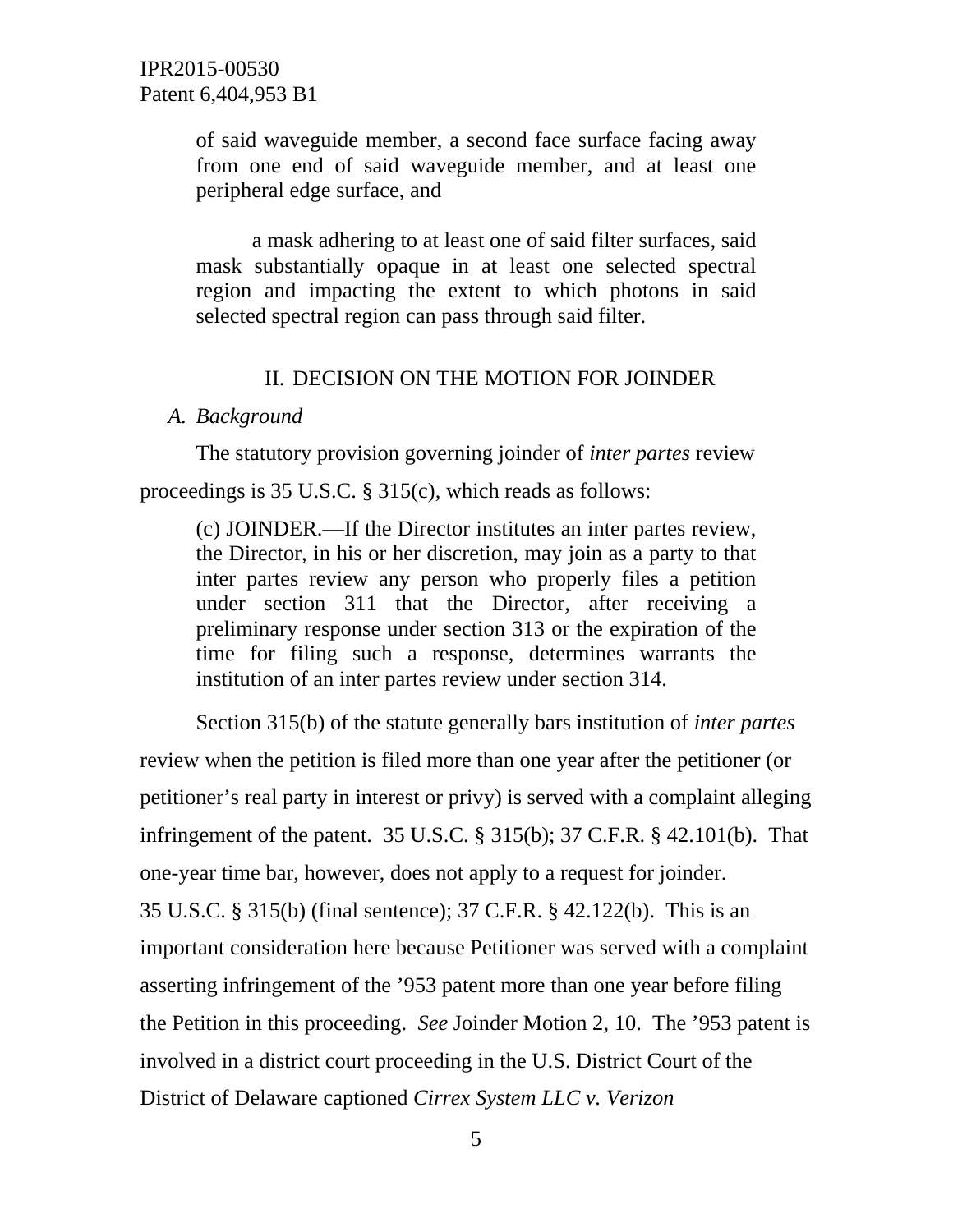*Communications Inc.*, Case No. 13-cv-921-GMS (D. Del.) ("Delaware Action"). Pet. 6. Petitioner represents that the complaint in the Delaware Action was filed on May 22, 2013, and subsequently served on Petitioner on May 26, 2013. Joinder Motion 1. Thus, absent joinder of this proceeding to the '815 IPR, institution based on the current Petition is barred under 35 U.S.C. § 315(b).

Joinder may be authorized when warranted, but the decision to grant joinder is discretionary. 35 U.S.C. § 315(c); 37 C.F.R. § 42.122(b). As indicated in the legislative history, the Board will determine whether to grant joinder on a case-by-case basis, taking into account the particular facts of each case. *See* 157 Cong. Rec. S1376 (daily ed. Mar. 8, 2011) (statement of Sen. Kyl) (when determining whether and when to allow joinder, the Office may consider factors including the breadth or unusualness of the claim scope, claim construction issues, and consent of the patent owner). When exercising that discretion, the Board is mindful that patent trial regulations, including the rules for joinder, must be construed to secure the just, speedy, and inexpensive resolution of every proceeding. 37 C.F.R. § 42.1(b).

As the moving party, Petitioner has the burden of proof in establishing entitlement to the requested relief. 37 C.F.R. 42.20(c).

*B. Analysis* 

Petitioner argues that its Joinder Motion should be granted because Petitioner's Motion and Petition are timely and submitted within one month of the December 3, 2014, institution of *inter partes* review in the '815 IPR. Pet. 3. Petitioner further argues that joinder is appropriate because: (1) other panels have permitted joinder of additional grounds by the same party under 35 U.S.C. § 315(c) (Joinder Motion 8); (2) joining the cases will not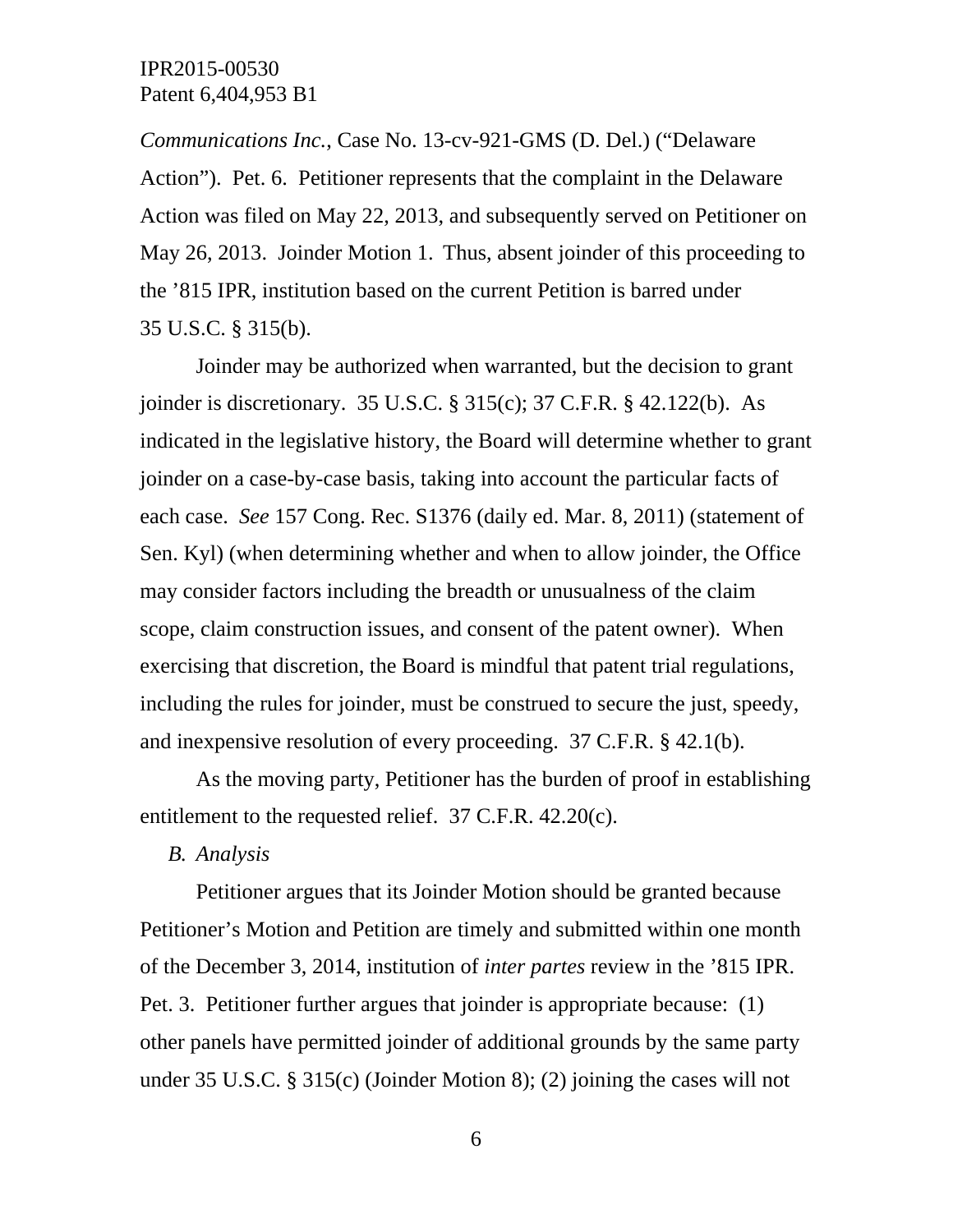bring any prejudice to the Patent Owner (Joinder Motion 11); (3) the new prior art relied upon is used to address claim limitations not present in the First Petition (Joinder Motion 12); and (4) the trial schedule of the First Petition will be minimally impacted by joinder (Joinder Motion 13).

In response, Patent Owner opposes Petitioner's Joinder Motion and argues that the Petition introduces a number of new issues with respect to seven additional claims, new prior art references, and newly proposed combinations, which were not previously considered by the Board. Opp. To Joinder 3. Furthermore, Patent Owner argues that an improper circumstance for joinder resulted from Petitioner's delay in filing the instant petition (the "Second Petition") and that the Board should not award that delay by granting Petitioner's motion to join. *Id*. Specifically, Patent Owner argues that the claims 1, 23, 24, 26, 31, 47, and 51 ("additional claims") of the '953 patent challenged in the Second Petition were expressly made part of the Delaware Action on June 26, 2014, but the Petitioner waited until January 5, 2015 to file the Second Petition. *Id*. at 7. Patent Owner points out that had the Petitioner promptly sought joinder with the '815 IPR, "combining the two proceedings may have made sense." *Id*. at 7–8.

In its Reply, Petitioner responds that Petitioner was reasonable in waiting from June 26, 2014 until January 5, 2015 to file the Second Petition, because Petitioner was not required to file the Second Petition prior to knowing whether the '815 IPR would be instituted. Reply 1. Furthermore, Petitioner argues that the Board rejected a similar argument by the Patent Owner in *Amneal Pharms. LLC v. Endo Pharms., Inc.*, Case IPR2014-01365 (PTAB Feb. 4, 2015) (Paper 13).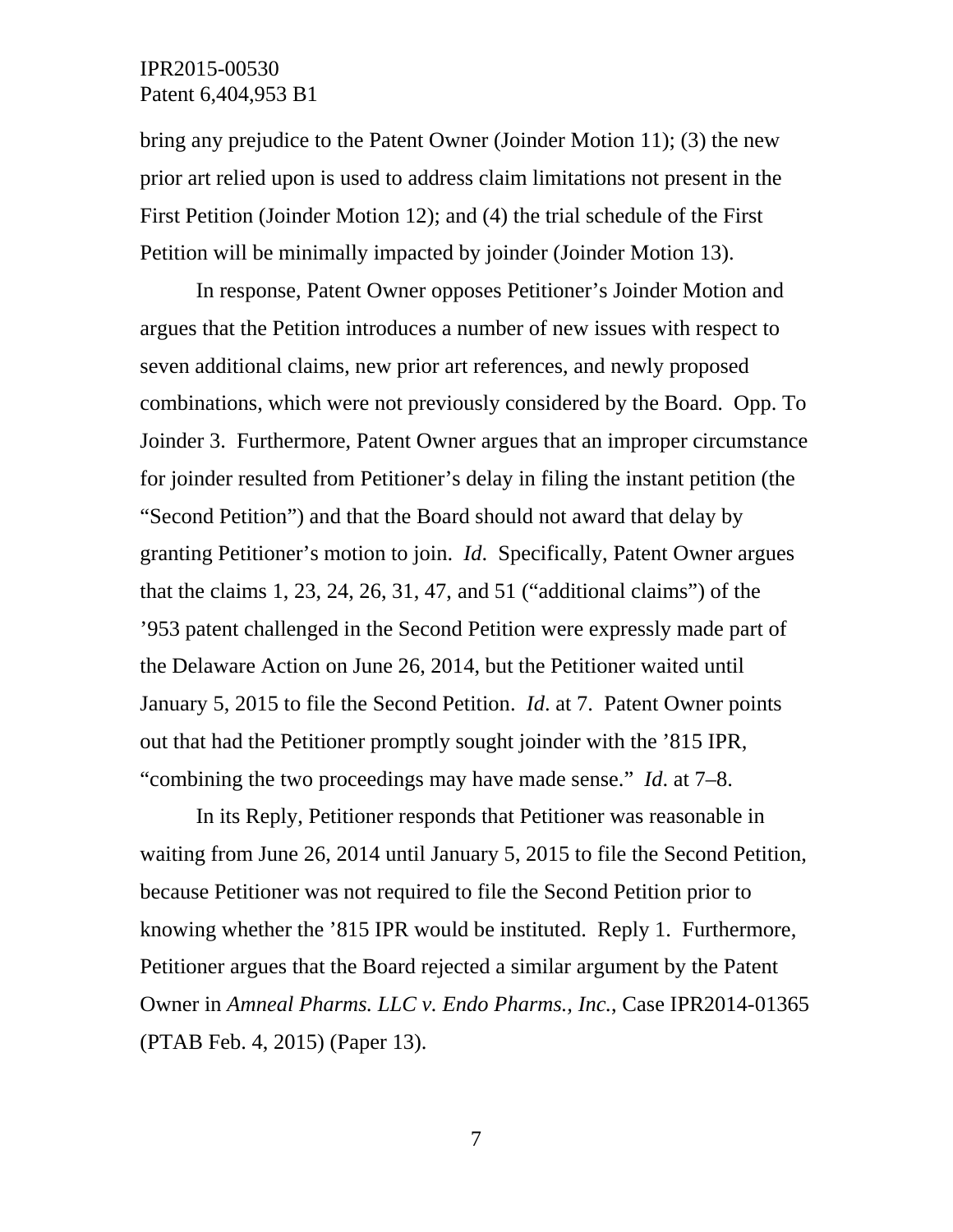In *Amneal*, the Board denied a motion to join certain challenged claims because, among other things, the petitioner failed to articulate why it did not challenge the claims in the first petition. *Id*. at 8. Additionally, in *Amneal*, the Board granted joinder for two claims which the petitioner was alleged to infringe for the first time in a separate district court case filed after the 35 U.S.C. § 315(b) bar date. *Id*. at 8–9. Specifically, the Board found that because patent owner alleged infringement of the claims by the petitioner for the first time after the § 315(b) bar date, joinder of those claims was justified. *Id*. at 9.

Notably, here, the additional claims asserted in the Second Petition were not the subject of a new district court case filed after the § 315(b) bar date. Petitioner states that as of the § 315(b) bar date, May 26, 2014, "Claim 30 remained the only claim in the '953 [p]atent that was asserted by the Patent Owner." Joinder Motion, 2. Contrary to Petitioner's characterization, however, the original complaint of the Delaware Action filed on May 22, 2013 alleged that "Tellabs has infringed *one or more claims of the '953 patent*," and not just claim 30. Ex. 3000, 8 (emphasis added). Significantly, Petitioner does not argue that an *amended complaint* was filed by Patent Owner in the Delaware Action to allege infringement of the additional claims, but merely that the "Patent Owner served *amended infringement contentions* in the Delaware Action." Joinder Motion 2–3 (emphasis added).

In view of the circumstances of this case, we are not persuaded that Petitioner has sufficiently established that joinder to the '815 IPR is warranted. First, although Petitioner alleges this is not a second bite at the apple, Petitioner fails to provide any basis for why it could not have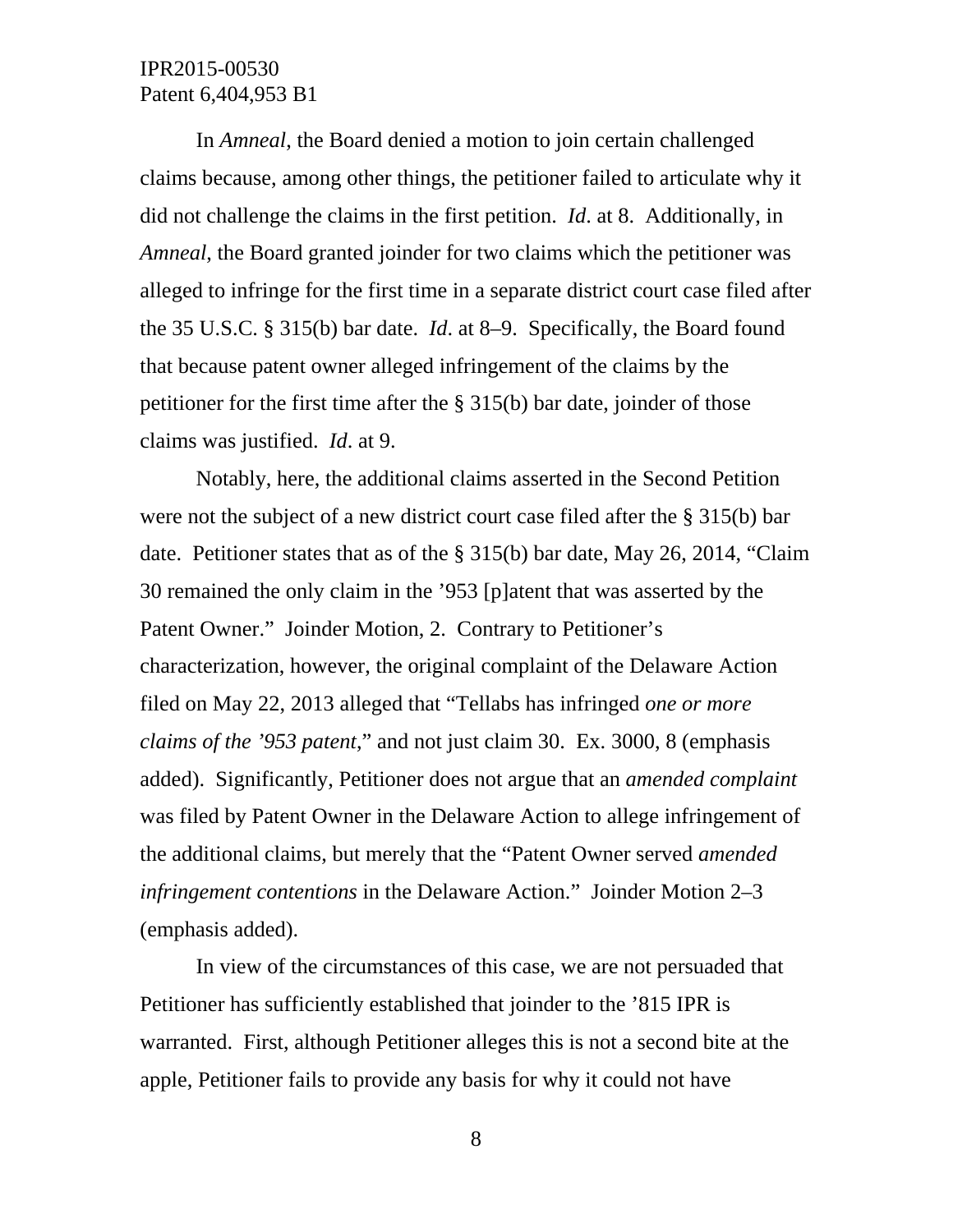-

challenged the additional claims in the First Petition. *See* Joinder Motion 11–13. As of the filing of the First Petition, Patent Owner's complaint in the Delaware Action alleged infringement by Petitioner of "one or more claims of the '953 patent." Ex. 3000, 8 (emphasis added). Therefore, at the time of filing the First Petition, Petitioner was on notice of infringement for any of the 51 claims in the '953 patent. *See id*. Petitioner argues that claim 30 was the only claim in the '953 patent asserted by the Patent Owner as of the May 26, 2014 bar date (Joinder Motion 2), but in addition to the general allegation of infringement of by Petitioner of "one or more claims of the '953 patent," the original complaint in the Delaware Action states that "Tellabs has been and is still infringing *at least claim 30* of the '953 patent." Ex. 3000, 7–8. Therefore, although Petitioner argues that "it was Patent Owner that waited until after the Section 315(b) bar date . . . to assert new claims" (Reply 3), Petitioner was on notice of an infringement allegation for any of the '953 patent claims as of the service of the original complaint in the Delaware Action. *See id*.

Second, Petitioner delayed in filing the Second Petition. Petitioner argues that it received Patent Owner's amended infringement contentions on June 26, 2014 in the Delaware Action. Joinder Motion 2. Petitioner waited, however, until the very last possible day, January 5, 2015, to file the Second Petition.<sup>1</sup> Petitioner argues that it makes "little sense to require that a petitioner file a time-barred petition and motion for joinder before a predicate trial has been instituted." Reply 2. The rule for requesting joinder,

<sup>&</sup>lt;sup>1</sup> The '815 IPR was instituted on December 3, 2014 ('815 IPR, Paper 8); thus, under 37 C.F.R. § 42.122, the motion to join must have been filed no later than one month after the institution date. As January 3, 2015 fell on a Saturday, Petitioner could file its motion as late as January 5, 2015.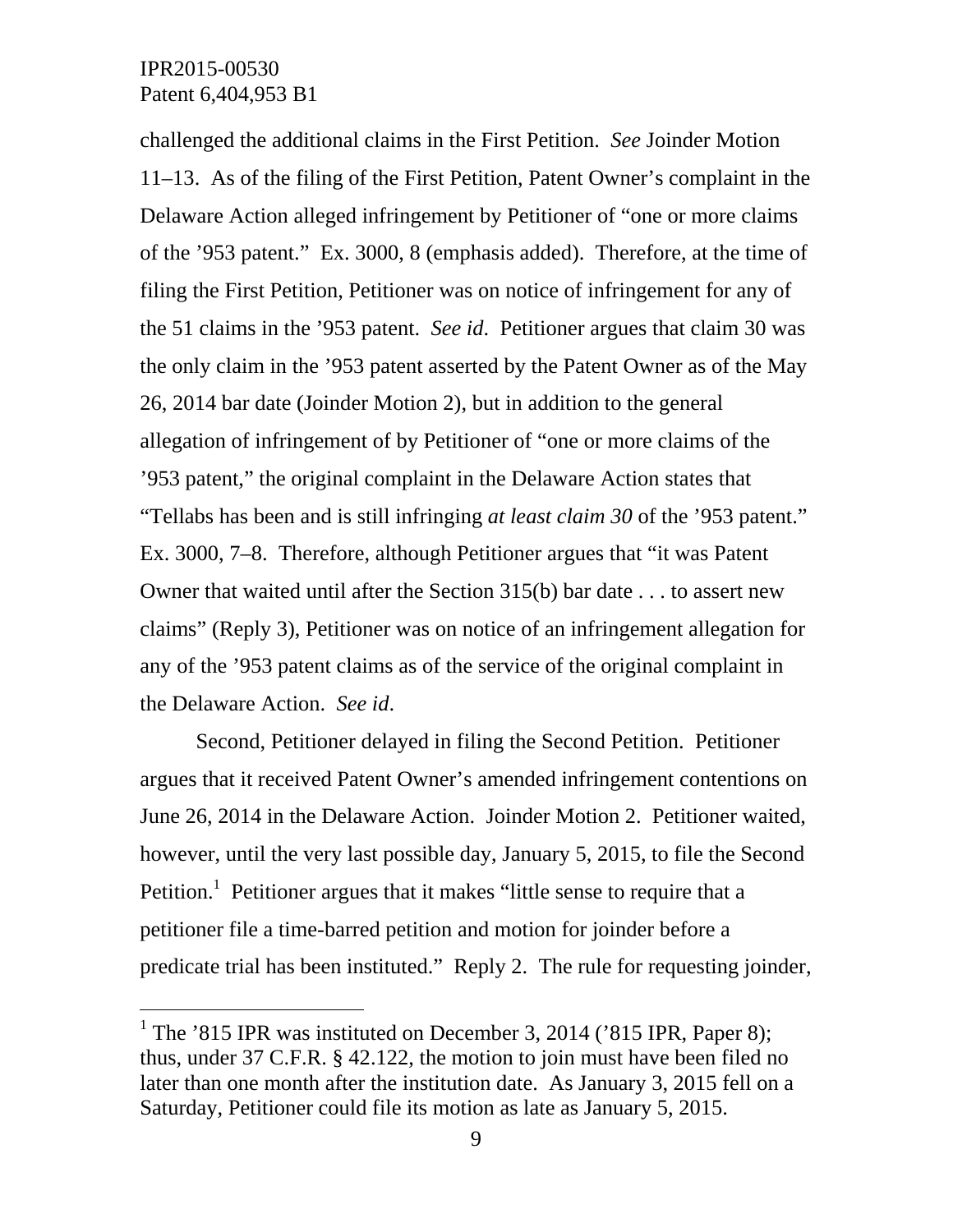however, does not prohibit the filing of a second petition until after institution of the first petition, but merely provides that the request for joinder must be filed "*no later than* one month after the institution date." 37 C.F.R. § 42.122(b) (emphasis added). Petitioner could have informed the Board of its desire to challenge the additional claims along with the '815 IPR well before January 5, 2015, yet it chose to file its Second Petition on the very last day permitted under the rules.

Third, the schedule for the '815 IPR is significantly advanced, with the majority of briefing and evidentiary submissions complete. *See* '815 IPR, Scheduling Order, Paper 9, 6. Furthermore, the oral argument for the '815 IPR, if granted, would occur in less than one month, on August 19, 2015. *See id*. Therefore, joinder of the instant proceeding to the '815 IPR would significantly impact the trial schedule of the '815 IPR. More particularly, to synchronize this proceeding with the '815 IPR would essentially require a stay of the '815 IPR to permit the briefing, motions, and evidentiary submissions to be conducted in this proceeding. Such a stay of the '815 IPR would be contrary to our policy of securing "the just, speedy, and inexpensive resolution of every proceeding." 37 C.F.R. § 42.1(b).

Fourth, joinder of this proceeding would require the considerations of new grounds and new prior art asserted against the additional claims. Specifically, this proceeding challenges seven new claims and relies upon, among other things, three pieces of prior art not relied upon in the '815 IPR. *See* Opp. To Joinder 5–6.

In view of the particular facts and issues before us in the instant case, we exercise our discretion to deny Petitioner's Joinder Motion.